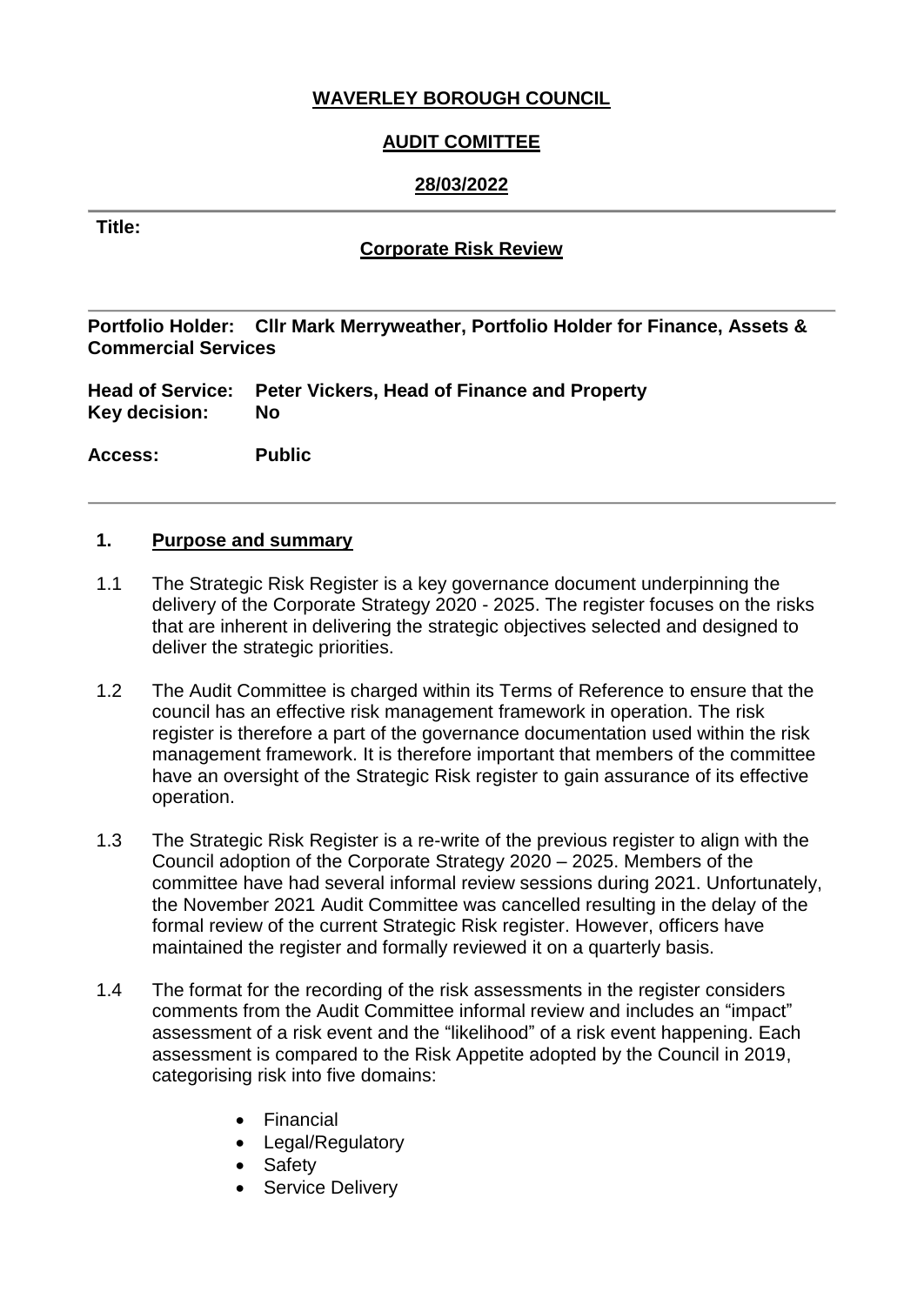• Reputational

The full risk appetite statement is included on **Annexe 1** for reference.

- 1.5 A single risk domain is decided for each risk as the dominant risk "impact" and mapped onto a risk matrix called a "heat map". The heat map is colour coded, green, amber, and red to indicate importance of a risk and the level of action required. Risks within the red part of the heat map require active management.
- 1.6 The linkage of impact assessments to the risk appetite enables a two-dimensional view of risk management. The first dimension (heat map) shows how identified risks will impact the council's ability to deliver on its corporate objectives. The risks are classified into three categories on the risk register: "manage", "monitor" and "review", graphically presented in a set of "heat maps" showing the current situation and the target situation. The second dimension compares every risk impact to the agreed risk appetite acceptable impact for the relevant domain, regardless of their "heat" categorisation, and considers the likelihood of a risk event to ensure that all risks are being managed proportionality in relation to the risk appetite, and does not encourage excessive/disproportional management.
- 1.7 The strategic risk heat maps are included on **Annexe 2** including an explanation of the red (manage) items. There are 4 risks in the "manage" category with active management plans reducing two of the risk events to "monitor".
- 1.8 A review of all identified risk events against the risk appetite statement and their likelihood is provided on Annexe 3 with an explanation of actions for risks currently at the agreed risk appetite for the dominant domain, with a heat map classification of "monitor". Only one risk event is currently assessed as being outside of the risk appetite. This risk relates to the impact of a change in government legislation for Planning Development in the borough, impacting on the council's ability to meet administration deadlines. The impact is currently above the acceptable risk appetite for Legal/Regulatory risk domain. Careful consideration will be given to any changes in regulations due to the impact this could have on the service capacity to manage the impact down to the risk appetite.

# **2. Recommendation**

The Audit Committee review the detail provided in annexe 2 and 3 and provide feedback to officers.

# **3. Reason for the recommendation**

To ensure the Council follows its agreed governance for managing risk to deliver the council's corporate objectives.

# **4. Relationship to the Corporate Strategy and Service Plan**

4.1 The Strategic Risk register directly underpins the Corporate Strategy.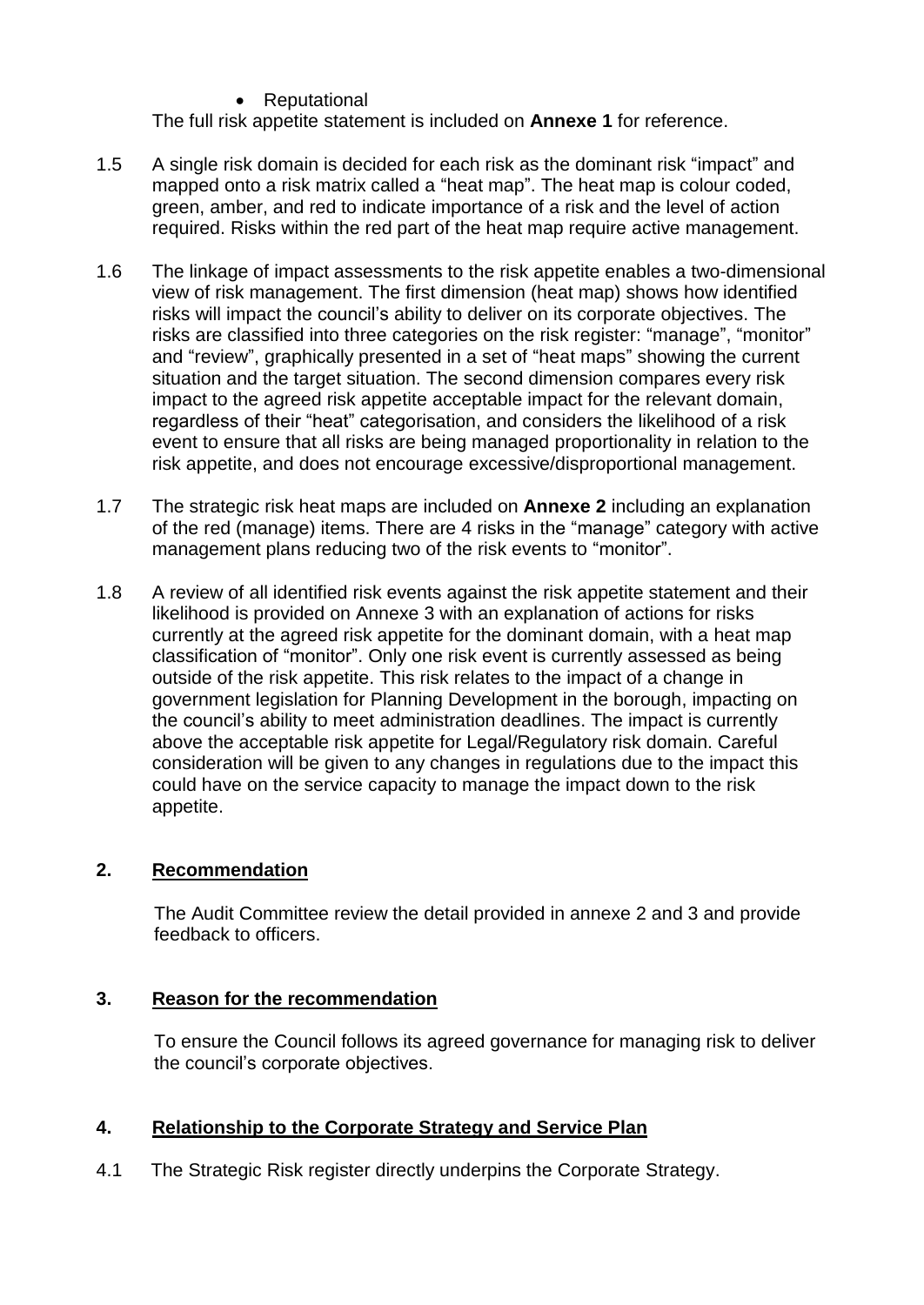#### **5. Implications of decision**

# **5.1 Resource (Finance, procurement, staffing, IT)**

No direct financial implications arise from this report.

#### **5.2 Risk management**

The review of the Strategic risk register is part of the council's adopted risk management framework.

#### **5.3 Legal**

There are no direct legal implications in this report.

#### **5.4 Equality, diversity and inclusion**

There are no direct equality, diversity or inclusion implications in this report.

#### **5.5 Climate emergency declaration**

The climate emergency is directly addressed within the Strategic Risk Register as a key strategic objective.

#### **6. Consultation and engagement**

6.1 Input sought from all council services.

# **7. Other options considered**

7.1 No other options considered

#### **8. Governance journey**

8.1 Audit to review and comment.

#### **Annexes:**

- Annexe 1 Risk Appetite Statement
- Annexe 3 Risk Heat Maps
- Annexe 3 Annexe 3 Risk appetite mapping

#### **Background Papers**

There are / are no background papers, as defined by Section 100D(5) of the Local Government Act 1972).